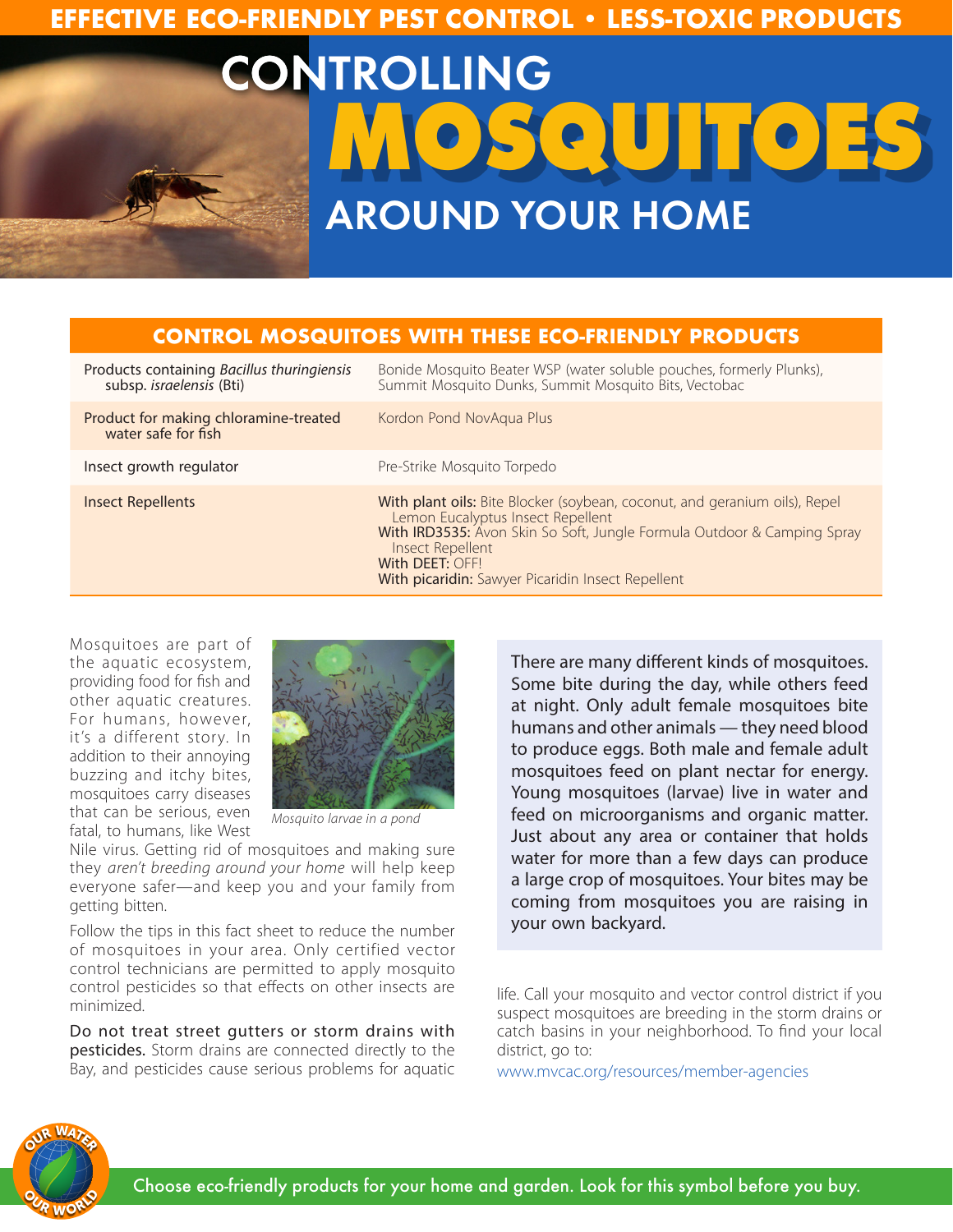#### **MOSQUITOFISH**

You can get free mosquitofish (*Gambusia affinis*) from your county mosquito and vector control district (www.mvcac.org). Mosquitofish are non-native predators of mosquito larvae and can be helpful in controlling mosquitoes in a backyard pond, pool, or water garden. Unfortunately, they also feed on several threatened and endangered species in Western states so they must NEVER be released into a creek, stream, or any place that might overflow to a creek or stream.





*Mosquitofish Mosquito larvae*

Less than three inches long when fully grown, mosquitofish commonly eat three times their weight in mosquito larvae a day. Their diet also includes zooplankton, beetles, mayflies, caddisflies, mites, and other invertebrates. In fact, too many mosquitofish can make a mosquito problem worse by eating other mosquito predators.

- Mosquitofish are cannibalistic. Protect young fish in a backyard pond by providing rocks and plants for them to hide in.
- Do not feed mosquitofish. Overfed fish may not feed on mosquitoes, and extra food in the water may cause the growth of bacteria that harm the fish.
- Be sure to check with your water supplier before using tap water to fill your pond. Some tap water contains chloramine, which is toxic to mosquitofish. You must treat it first with a product that removes chlorine and chloramine, available in pet stores.
- Do not release mosquitofish into creeks or streams.

#### **TAKE AWAY THEIR BREEDING PLACES**

Mosquitoes can breed in any amount of standing water.

- Make sure there is no standing water in containers around your home, including water in cans, plastic containers, potted plant saucers, buckets, garbage cans or lids, barrels, wheelbarrows, or any container that holds water for more than a few days. Empty the water and then either turn over, cover, and throw away or recycle containers.
- Change water in birdbaths and outdoor pet water dishes every two or three days.
- Fix leaky outdoor faucets and sprinklers, and don't overwater your yard.
- Recycle tires or store them so they will not collect water. Tires are difficult to drain, and each one can produce thousands of mosquitoes.
- Keep roof gutters clean so water drains. Mosquitoes can breed on wet leaves in standing water.



*Tires collect water and are hard to drain, making them a perfect mosquito breeding place.*

- Don't dump yard waste into street gutters, storm drains, or creeks. Mosquitoes can breed in clogged gutters and drains, and in stagnant water in creeks. Decaying organic matter then provides food for large numbers of mosquito larvae.
- Drain plastic wading pools or cover them tightly so mosquitoes won't breed there.
- Drain fountains when they are not recirculating water. If the fountain is large enough, stock it with mosquitofish.
- Keep swimming pool and hot tub filters running. When not in use for extended periods, cover pools and tubs tightly or dechlorinate and stock with mosquitofish. One pool or hot tub left to stagnate can breed enough mosquitoes to bother a whole neighborhood.
- Fill tree holes with expanding foam used for insulation. The western tree hole mosquito is the primary vector of canine heartworm in this area. Keep your dog's heartworm medicine up to date.
- Clean up leaf piles and plant cuttings that trap water from rain or watering.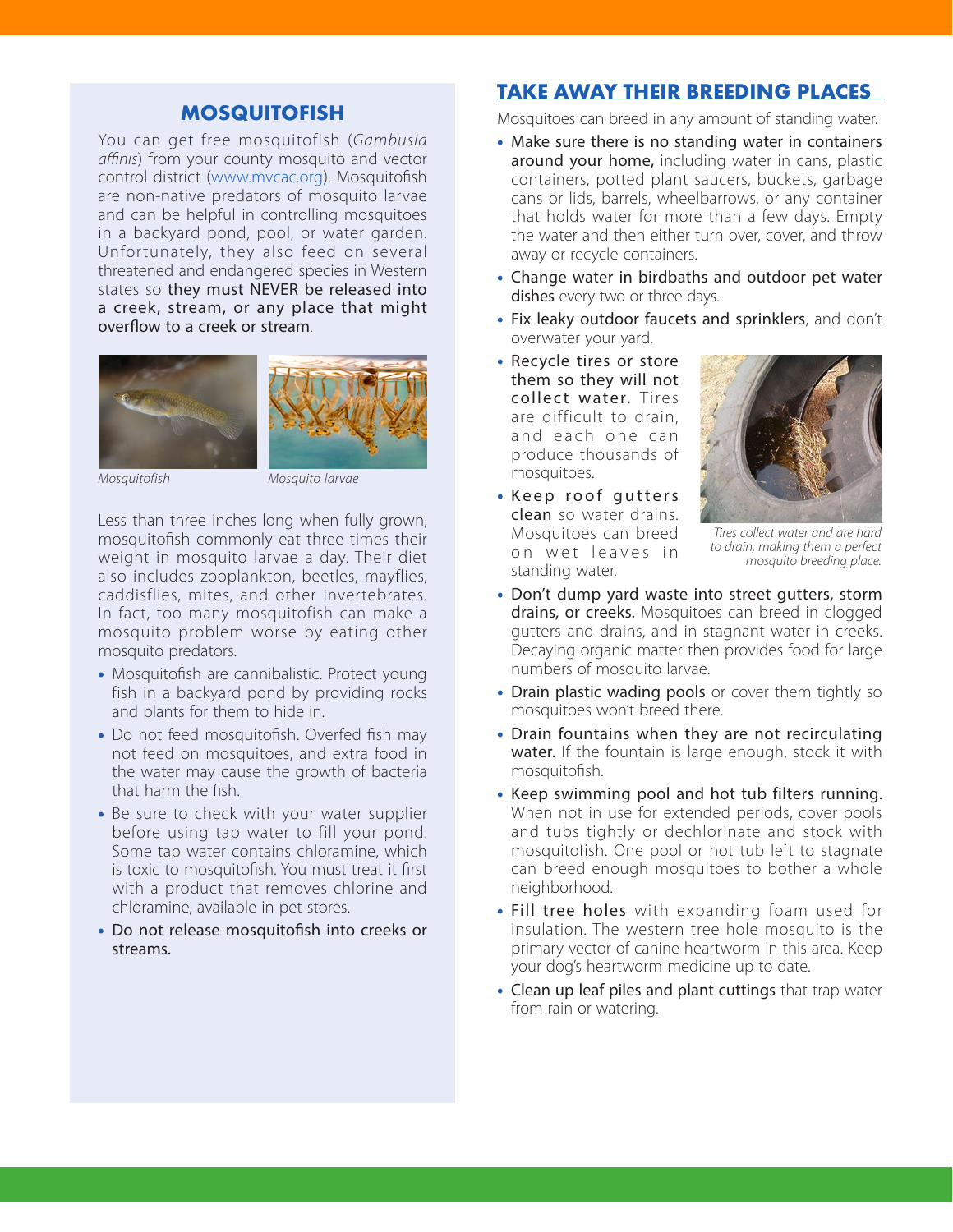#### **PROTECT YOURSELF AND YOUR FAMILY FROM MOSQUITO BITES**



- Install screens on windows and doors and patch any holes.
- Use a screen tent for outdoor eating (it will keep out yellowjackets, too).
- Some kinds of mosquitoes are attracted to light. Keep outside lighting to a minimum near entry doors, and keep those doors screened or close them at sunset.
- Wear long sleeves and long pants when mosquitoes are biting.
- Use insect repellents, and reapply every 3-4 hours: The Centers for Disease Control and Prevention recommend the following active ingredients in repellents. These are all registered by the US Environmental Protection Agency as safe and effective when applied according to label instructions:
	- DEET (N,N-Diethyl-meta-toluamide or diethyltoluamide)
	- Picaridin
	- IR3535
	- Oil of eucalyptus and p-Menthane-3,8-diol (based on the oil of lemon eucalyptus)
- Bite Blocker (soybean, coconut, and geranium oils; in a study, compared favorably with 6.65 percent DEET for 3.5 hours).

#### **MOSQUITO TRAPS, BUG ZAPPERS, AND OTHER NON-EFFECTIVE CONTROLS**

- Propane-powered traps are not recommended by the American Mosquito Control Association. Although they attract mosquitoes with carbon dioxide and heat, they do not reduce the chance of being bitten. These devices can be very expensive and they only remove adult mosquitoes. Energy and money would be better spent reducing breeding habitat and buying products containing *Bti,* which are more effective. (See *Less-Toxic Controls*, at right.)
- Don't use electric bug zappers—they kill far more beneficial and neutral insects than mosquitoes. Ultrasonic devices are also not effective.
- Wristbands treated with insect repellent are not effective, because repellents protect only areas very close to where they are applied.
- Products containing plant oils such as citronella have been found to provide little if any protection.
- Chlorine does not kill mosquitoes.

**Contact your local mosquito and vector control district** (www.mvcac.org/resources/ member-agencies) if there is an uncontrolled mosquito source in your neighborhood, such as an abandoned pond or pool; or if you need assistance with a mosquito problem on your property. Most district services are provided free of charge.

#### **LESS-TOXIC CONTROLS**

The products described below can be used in ponds and water gardens, birdbaths, fountains, pools, tree holes, and other standing water where mosquitoes lay eggs. Apply in the spring when mosquito larvae are first seen and continue as recommended on the package.

- • *Bacillus thuringiensis* subsp. *israelensis* (Bti) is the active ingredient in a number of mosquito control products (Mosquito Dunks, Mosquito Bits, Vectobac) that are used in water. It kills only mosquitoes, black flies, and some midges, and does not harm other aquatic animals. Follow all label directions carefully.
- Methoprene is an insect growth regulator that interferes with the normal development of mosquitoes. Drop tablets into ornamental ponds, fountains, or other water features that do not drain to streets, storm drains, or creeks.

#### **WEST NILE VIRUS**

West Nile virus (WNV) is carried by mosquitoes and by wild birds—especially crows, ravens, jays, and magpies that have been bitten by mosquitoes. In humans, WNV can be serious or even fatal, although many people who are infected do not develop symptoms.

Some people with WNV will have mild flu-like symptoms (fever, headache, body aches, nausea, vomiting, and sometimes swollen lymph glands or a skin rash on the chest, stomach and back) that last for just a few days. People with mild symptoms usually get better on their own. If you have severe WNV symptoms, such as very bad headaches or confusion, seek medical attention immediately. If you are pregnant or breastfeeding and think you might have WNV, talk to your doctor.

If you find a dead bird—particularly a crow, raven, jay, magpie, sparrow, finch, or raptor—do not pick it up with your bare hands. File an online report about the bird at www.westnile.ca.gov or call tollfree 1-877-968-2473. Dead bird reports are important because they are usually the first indication that the virus is active in an area.

For more WNV information, go to www.westnile.ca.gov.